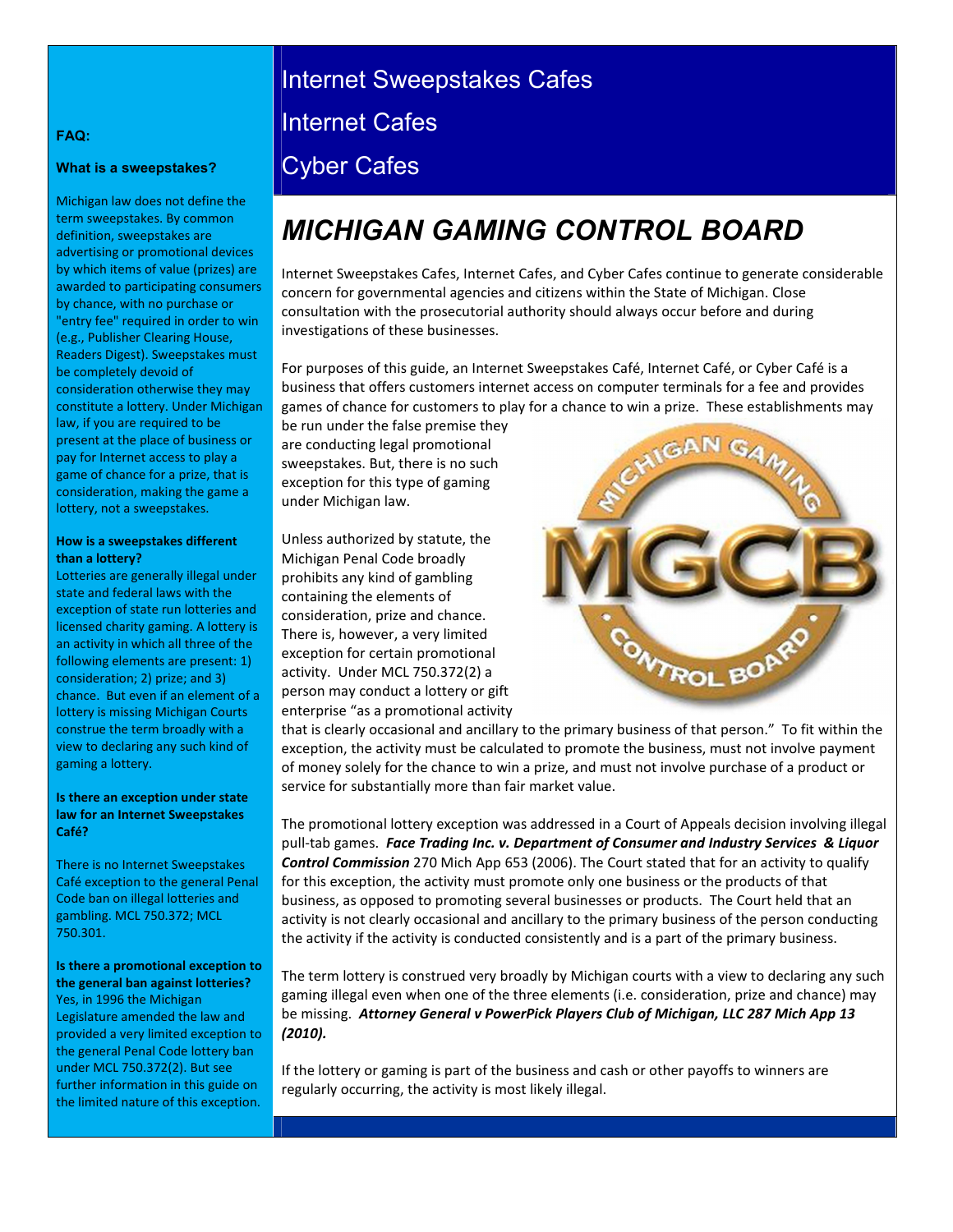**432.218 Prohibited conduct; violation as felony; violation as misdemeanor; penalties; presumption; venue.** 

Sec. 18. (1) A person is guilty of a felony punishable by imprisonment for not more than 10 years or a fine of not more than \$100,000.00, or both, and shall be barred from receiving or maintaining a license for doing any of the following:

- A Conducting a gambling operation where wagering is used or to be used without a license issued by the board.
- B. Conducting a gambling operation where wagering is permitted other than in the manner specified in section 9.

#### **MCL 750.159g "Racketeering" defined—Felony offense.**

#### Sec. 159g.

As used in this chapter, "racketeering" means committing, attempting to commit, conspiring to commit, or aiding or abetting, soliciting, coercing, or intimidating a person to commit an offense for financial gain, involving any of the following:

 (f) A felony violation of section 18 of the Michigan Gaming Control and Revenue Act, 1996 IL 1, MCL 432.218, concerning the business of gaming.

 (o) A violation of section 145d, concerning internet or computer crimes.

 (y) A violation of section 301, 302, 303, 304, 305, 305a, or 313, concerning gambling.

 (dd) A violation of section 411k, concerning money laundering.

 (pp) A felony violation of section 909(4) of the Michigan Liquor Control Code of 1998, 1998 PA 58, MCL 436.1909, concerning the illegal sale, delivery, or importation of spirits.



#### **MCL 750.159i Prohibited conduct-- Racketeering.**

Sec. 159i.

 (1) A person employed by, or associated with, an enterprise shall not knowingly conduct or participate in the affairs of the enterprise directly or indirectly through a pattern of racketeering activity.

 (2) A person shall not knowingly acquire or maintain an interest in or control of an enterprise or real or personal property used or intended for use in the operation of an enterprise, directly or indirectly, through a pattern of racketeering activity.

 (3) A person who has knowingly received any proceeds derived directly or indirectly from a pattern of racketeering activity shall not directly or indirectly use or invest any part of those proceeds, or any proceeds derived from the use or investment of any of those proceeds, in the establishment or operation of an enterprise, or the acquisition of any title to, or a right, interest, or equity in, real or personal property used or intended for use in the operation of an enterprise.

 A person shall not conspire or attempt to violate subsection (1), (2), or (3).

#### **MCL 750.372 Lotteries and gift enterprises; prohibited acts; applicability of subsection (1); "promotional activity" defined; violation as misdemeanor; penalty.**

 Except as otherwise provided by law or in this section, a person shall not do any of the following:

 (a) Set up or promote within this state any lottery or gift enterprise for money.

 (b) Dispose of any property, real or personal, goods, chattels, merchandise, or valuable thing by the way of lottery or gift enterprise.

 (c) Aid, either by printing or writing, or in any way be concerned in the setting up, managing, or drawing of a lottery or gift enterprise.

 (d) In a house, shop, or building owned or occupied by him or her or under his or her control, knowingly permit the setting up, managing, or drawing of any lottery or gift enterprise, or knowingly permit the sale of any lottery ticket or share of a ticket, or any other writing, certificate, bill, goods, chattels, merchandise, token, or other device purporting or intended to entitle the holder or bearer or other person to any prize or gift or any share of or interest in any prize or gift to be drawn in any lottery or gift enterprise.

 (e) Knowingly allow money or other property to be raffled off in a house, shop, or building owned or occupied by him or her or allow money or other property to be won by throwing or using dice or by any other game or course of chance.

 (2) Subsection (1) does not apply to a lottery or gift enterprise conducted by a person as a promotional activity that is clearly occasional and ancillary to the primary business of that person. As used in this subsection, "promotional activity" means an activity that is calculated to promote a business enterprise or the sale of its products or services, but does not include a lottery or gift enterprise involving the payment of money solely for the chance or opportunity to win a prize or a lottery or gift enterprise that may be entered by purchasing a product or service for substantially more than its fair market value.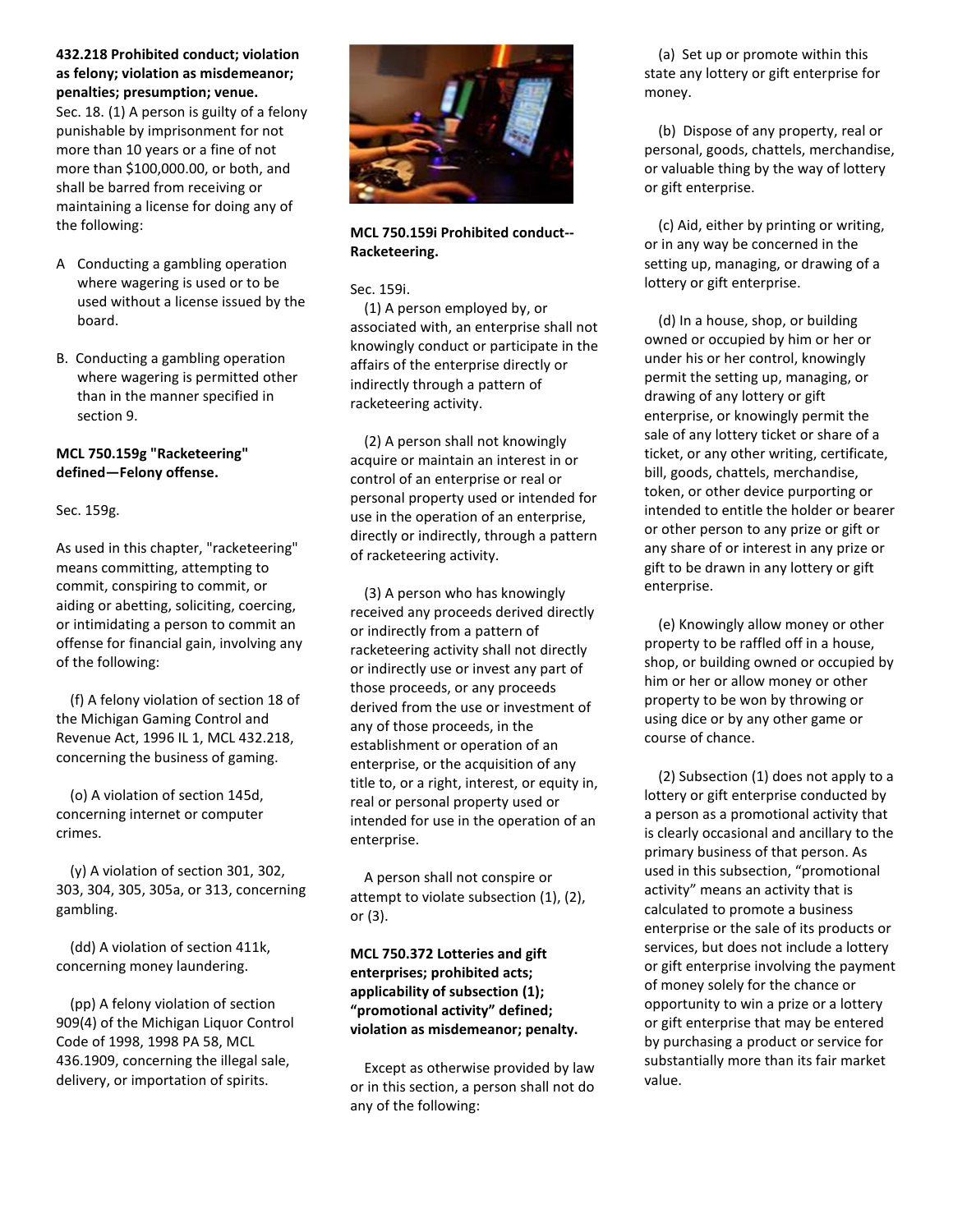A person violating subsection (1) is guilty of a misdemeanor punishable by imprisonment for not more than 2 years or by a fine of not more than \$1,000.00.

#### **MCL 750.301 Accepting money or valuable thing contingent on uncertain event.**

 Any person or his or her agent or employee who, directly or indirectly, takes, receives, or accepts from any person any money or valuable thing with the agreement, understanding or allegation that any money or valuable thing will be paid or delivered to any person where the payment or delivery is alleged to be or will be contingent upon the result of any race, contest, or game or upon the happening of any event not known by the parties to be certain, is guilty of a misdemeanor punishable by imprisonment for not more than 1 year or a fine of not more than \$1,000.00.

**MCL 750.302 Keeping or occupying common gambling house or building or place where gaming permitted; apparatus used for gaming or gambling; manufacture or possession of gaming or gambling apparatus for sale.** 

 Except as provided in subsection (2), any person, or his or her agent or employee who, directly or indirectly, keeps, occupies, or assists in keeping or occupying any common gambling house or any building or place where gaming is permitted or suffered or who suffers or permits on any premises owned, occupied, or controlled by him or her any apparatus used for gaming or gambling or who shall use such apparatus for gaming or gambling in any place within this state, is guilty of a misdemeanor punishable by imprisonment for not more than 1 year or a fine of not more than \$1,000.00.

 This section does not prohibit the manufacture of gaming or gambling apparatus or the possession of gaming or gambling apparatus by the

manufacturer of the apparatus solely for sale outside of this state, or for sale to a gambling establishment operating within this state in compliance with the laws of this state, if applicable, and in compliance with the laws of the United States, provided the manufacturer meets or exceeds federal government requirements in regard to manufacture, storage, and transportation.

# **Internet Sweepstakes**

**MCL 750.303 Keeping or maintaining gaming room, gaming table, or game of skill or chance for hire, gain, or reward; accessory; applicability of subsection (1) to mechanical amusement device, slot machine, or crane game; "slot machine" and "crane game" defined; notice.** 

 (1) Except as otherwise provided in this section, a person who for hire, gain, or reward, keeps or maintains a gaming room, gaming table, game of skill or chance, or game partly of skill and partly of chance, used for gaming, or who permits a gaming room, or gaming table, or game to be kept, maintained, or played on premises occupied or controlled by the person, is guilty of a misdemeanor, punishable by imprisonment for not more than 2 years, or a fine of not more than \$1,000.00. A person who aids, assists, or abets in the keeping or maintaining of a gaming room, gaming table, or game, is guilty of a misdemeanor, punishable by imprisonment for not more than 2 years, or a fine of not more than \$1,000.00.

 (2) Subsection (1) does not apply to a mechanical amusement device which may, through the application of an element of skill, reward the player with the right to replay the mechanical

amusement device at no additional cost if the mechanical amusement device is not allowed to accumulate more than 15 replays at 1 time; the mechanical amusement device is designed so that accumulated free replays may only be discharged by reactivating the device for 1 additional play for each accumulated free replay; and the mechanical amusement device makes no permanent record, directly or indirectly, of the free replays awarded.

 (3) Subsection (1) does not apply to a slot machine if the slot machine is 25 years old or older and is not used for gambling purposes. As used in this section, "slot machine" means a mechanical device, an essential part of which is a drum or reel which bears an insignia and which when operated may deliver, as a result of the application of an element of chance, a token or money or property, or by operation of which a person may become entitled to receive, as a result of the application of an element of chance, a token or money or property.

 (4) A slot machine which is being used for a gambling purpose in violation of subsection (3) shall be confiscated and turned over to the director of the department of state police for auction.

 (5) Subsection (1) does not apply to a crane game. As used in this section, "crane game" means an amusement machine activated by the insertion of a coin by which the player uses 1 or more buttons, joysticks, or similar means of control, or a combination of those means of control, to position a mechanical or electromechanical claw, or other retrieval device, over a prize, toy, novelty, or an edible item having a wholesale value of not more than \$3.75, and thereby attempts to retrieve the prize, toy, novelty, or edible item. Every prize, toy, or edible item must be retrievable by the claw. A slot machine is not considered a crane game.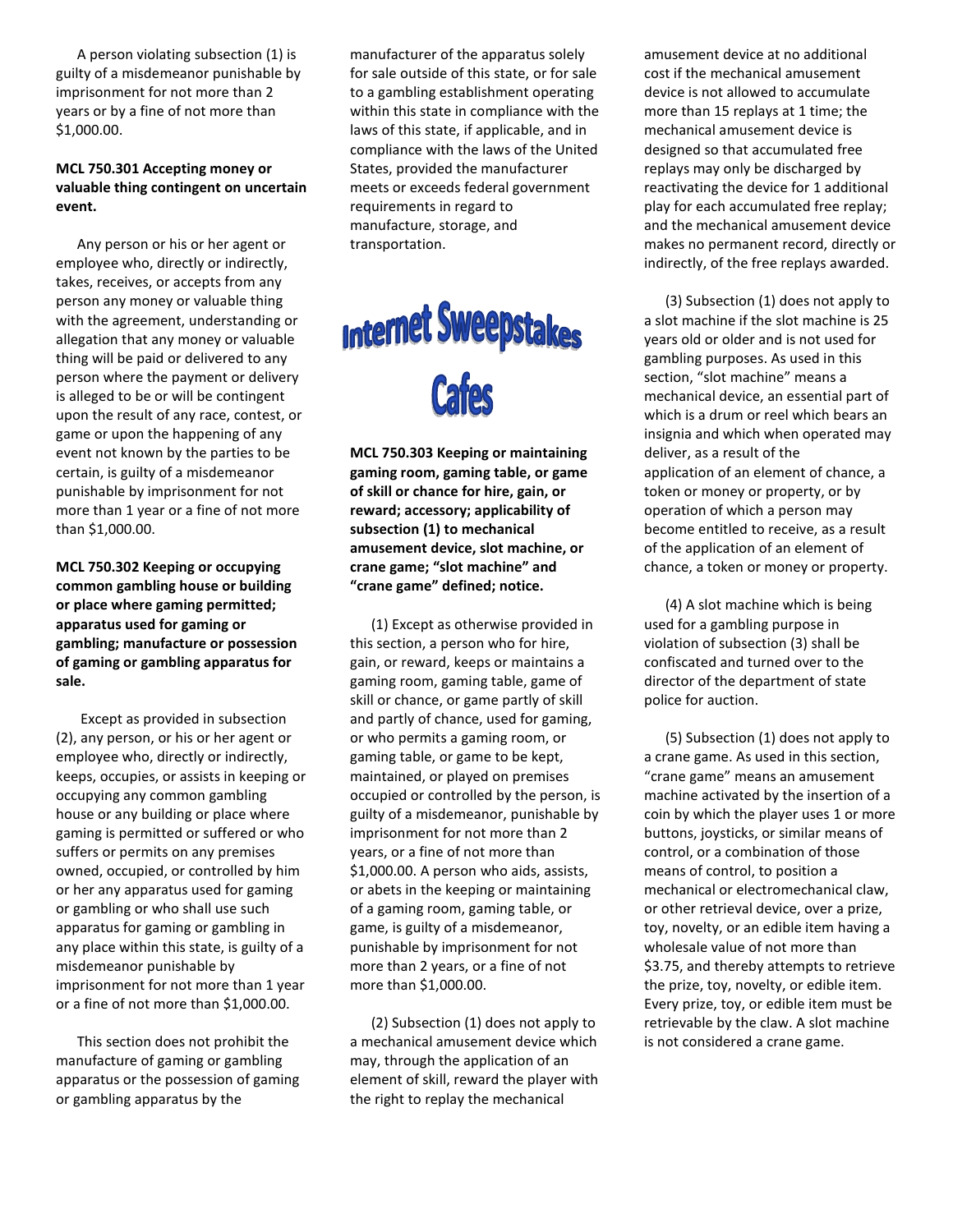(6) A person who knowingly alters a crane game that is available for play so that the crane game is not in compliance with the elements of the definition contained in subsection (5) is guilty of a felony, punishable by imprisonment for not more than 2 years, or a fine of not more than \$20,000.00, or both.

 (7) A law enforcement officer may confiscate any crane game that is available for play and is not in compliance with the elements of the definition contained in subsection (5). The confiscated crane games and their contents shall not be destroyed, altered, dismantled, sold, or otherwise disposed of except upon order of a court having competent jurisdiction.

 (8) The following notice shall be conspicuously posted on the front of every crane game located in this state: "This game is not licensed or regulated by the state of Michigan."

#### **MCL 752.796 Use of computer program, computer, computer system, or computer network to commit crime.**

#### Sec. 6.

 (1) A person shall not use a computer program, computer, computer system, or computer network to commit, attempt to commit, conspire to commit, or solicit another person to commit a crime.

 (2) This section does not prohibit a person from being charged with, convicted of, or punished for any other violation of law committed by that person while violating or attempting to violate this section, including the underlying offense.

 (3) This section applies regardless of whether the person is convicted of committing, attempting to commit, conspiring to commit, or soliciting another person to commit the underlying offense.

#### MCL **750.308 Gaming house; search warrant; seizure of apparatus and material; arrest.**

 If a person makes oath before a judge that he or she has probable cause to believe and does believe that a house or other building, room, or place is used as and for a common gaming house, for gaming for money or other property, or is occupied, used, or kept for promoting a lottery, or for the sale of lottery tickets, or for promoting the game known as a policy lottery or policy, or for the buying or selling of pools or registering of bets upon any race, game, contest, act, or event, and that persons resort thereto for any such purpose, the judge, whether the names of the persons last mentioned are known to the complainant or not, shall, if he or she be satisfied there is reasonable cause for such belief, issue a warrant commanding the sheriff or deputy sheriff or any constable or police officer to enter and search such house, building, room, or place, and if any lottery, policy or pool tickets, slips, checks, manifold books or sheets, memoranda of any bet, or other implements, apparatus, or material of any form of gaming be found in the place, to take into his or her custody all the implements, apparatus, or material of gaming, including any articles, equipment, furniture, loud speakers and amplifying apparatus, adding machines, calculators, money changers and boxes, and money found therein or in or on gambling apparatus, or material used in connection with or the promotion of gambling or a gambling place; and upon the finding of such apparatus and material of any form of gaming, the officers shall be authorized to arrest the keepers of the place, all persons in any way assisting in keeping the same, whether as capper, tout, guard, doorkeep, lookout, or otherwise, and all persons who are there found, and to keep the persons, implements, apparatus, or material of gaming, including any punch board prizes, articles, equipment, furniture, loud speakers and amplifying

apparatus, adding machines, calculators, money changers and boxes, and money found therein or in or on gambling apparatus, or material used in connection with or the promotion of gambling or a gambling place, so that they may be forthcoming before some court or magistrate to be dealt with according to law. The provisions of law relative to destroying or other disposition of gaming articles shall apply to all articles and property seized as herein provided.

#### **750.308a Disposition of articles or property seized.**

 On application of a sheriff, chief of police of a police department, commissioner of the Michigan state police, or other peace officer, a court or magistrate of competent jurisdiction may upon due notice and hearing turn over to said sheriff, chief of a police department, commissioner of the Michigan state police, or peace officer, any articles or property listed under the provisions of section 308 of this chapter lawfully seized by any such peace officer for such disposition as the court or magistrate shall prescribe, or said court or magistrate may provide for the destruction or other disposition of said articles or property.

 Any funds derived from the disposition of any such articles or property shall be turned over to the treasurer of the city, township or county whose law enforcement officer made application for the disposition of such articles or property, or to the state treasurer if such application is made by the commissioner of the Michigan state police.